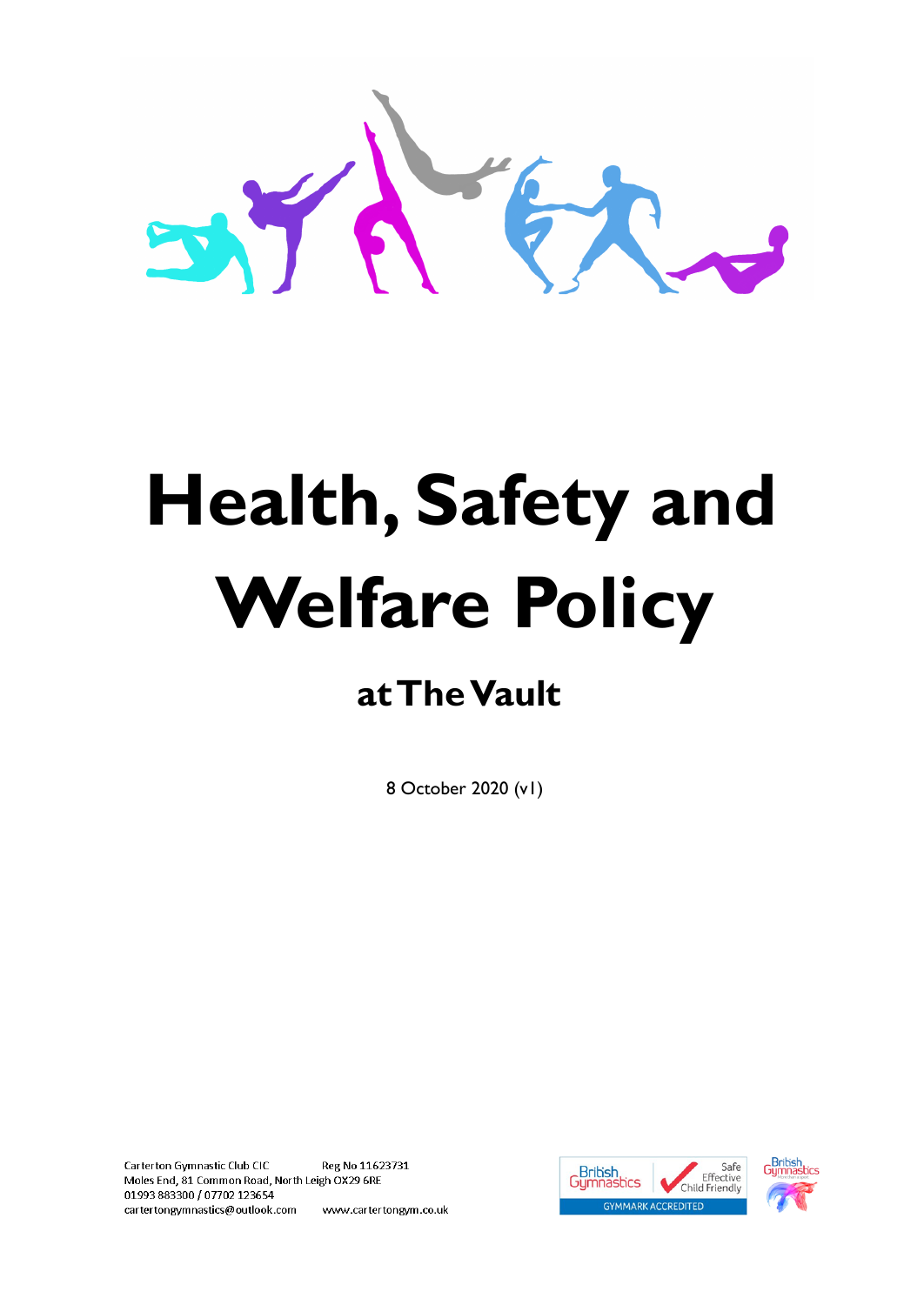| <b>Background</b>                 | $\mathbf{3}$            |
|-----------------------------------|-------------------------|
| <b>Purpose</b>                    | 3                       |
| <b>Scope</b>                      | $\mathbf{3}$            |
| <b>Policy Statements</b>          | 3                       |
| <b>Roles and Responsibilities</b> | 4                       |
| <b>Compliance</b>                 | $\overline{\mathbf{4}}$ |
| <b>Review</b>                     | $\overline{\mathbf{4}}$ |
| <b>Monitoring</b>                 | $\overline{\mathbf{4}}$ |
| <b>Procedures</b>                 | 5                       |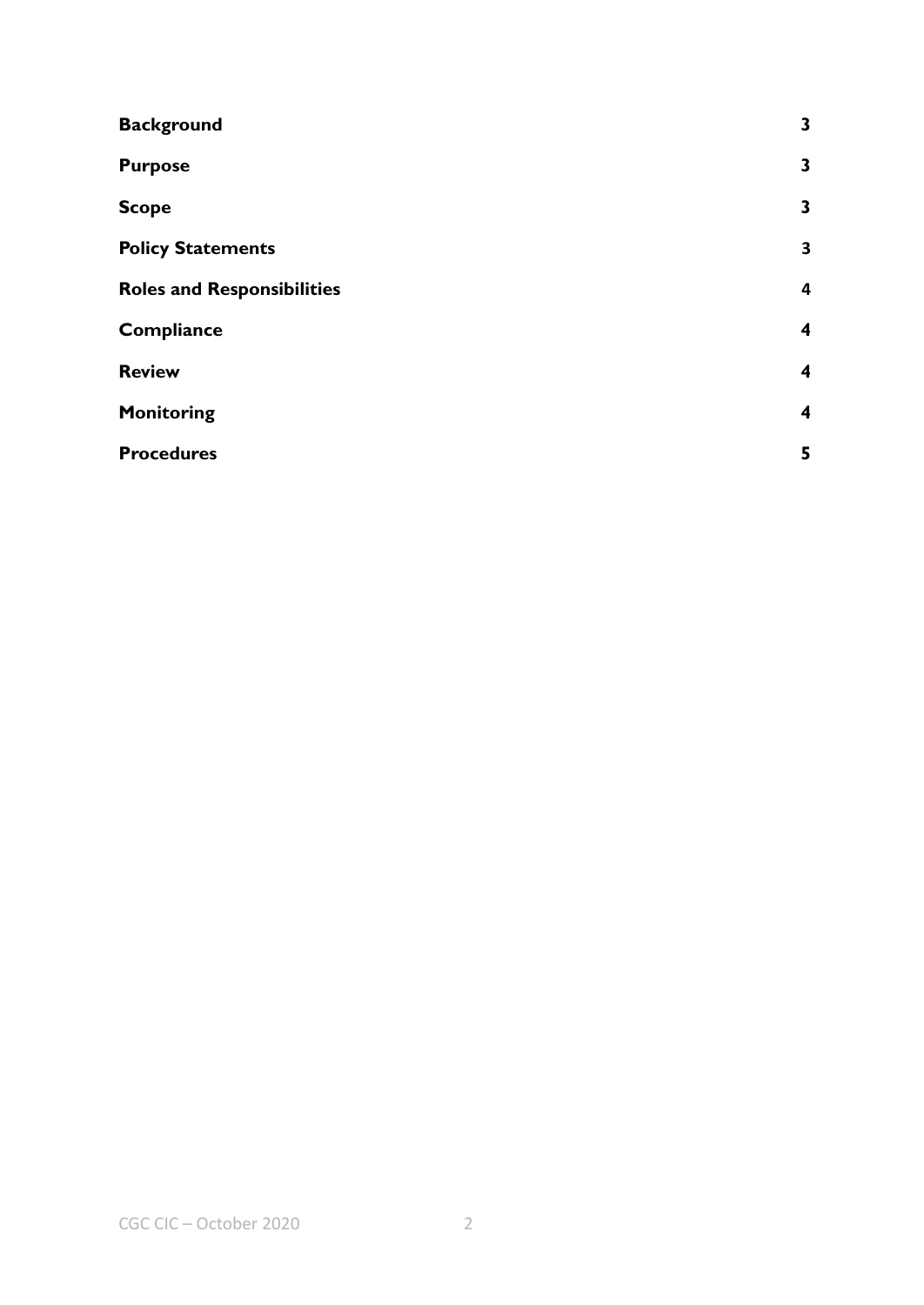#### <span id="page-2-0"></span>**Background**

Carterton Gymnastic Club CIC regards the health, safety and welfare of all members to be of paramount importance, which should not be compromised. CGC CIC policy is to ensure so far as is reasonably practicable, that procedures are in place to maintain a safe and healthy environment not only for its members and participants but also for other people who may be affected by the activities.

## <span id="page-2-1"></span>**Purpose**

This policy document sets out CGC CICs' responsibilities and the minimum standards required in line with health and safety law. CGC CIC aims to promote a positive health and safety culture, and to ensure the health and safety of everyone involved. CGC CIC endeavours to achieve the highest standards of welfare and requires everyone to work with us to achieve these aims.

#### <span id="page-2-2"></span>**Scope**

Everyone involved in The Vault has a responsibility to help maintain a positive health and safety culture. We all have a common law duty of care to those who may be affected by their activities and have a responsibility to implement appropriate health and safety arrangements. There are complex sports with inherent risks. Anyone providing activities should take all reasonable steps to minimise these risks.

## <span id="page-2-3"></span>**Policy Statements**

All those involved in operating the club – employees, members and volunteers – are aware of these documents and are encouraged to familiarise themselves with the guidance;

- **[BG Safeguarding Policy and Procedures](https://www.british-gymnastics.org/documents/coaches-teachers-and-volunteers/course-policies/7184-bg-vunerable-adult-and-safeguarding-and-protecting-children-policy/file)**
- **Vault Privacy Policy**
- Vault Code of Conduct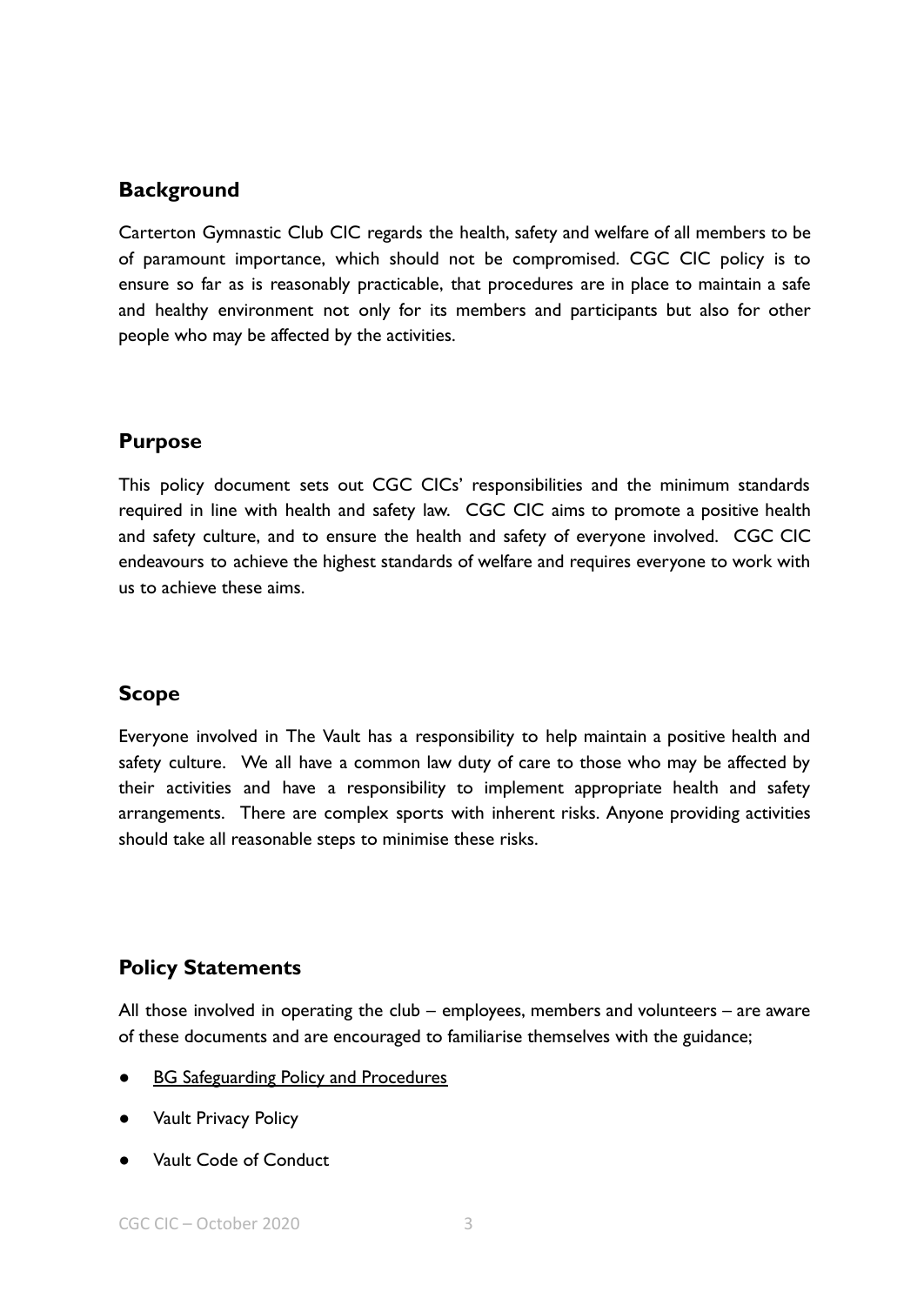- **Vault Respect Policy**
- **Vault Equality Policy**
- Vault Rules and Regulations
- Vault Health Safety and Welfare Policy

#### <span id="page-3-0"></span>**Roles and Responsibilities**

- all members have a responsibility for health, safety and welfare for themselves and others.
- all health and safety matters will be reported to the Vault Health and Safety Officer.
- all welfare matters will be reported to the Vault Welfare Officer.
- any pandemic matters will be reported to the Vault Pandemic Officer.

#### <span id="page-3-1"></span>**Compliance**

Carterton Gymnastic Club CIC will:

- keep up to date with current health and safety guidance from GOV UK and British Gymnastics, for example during a pandemic.
- develop, monitor and evaluate the effectiveness of the health, safety and welfare policy.
- provide access to expert health and safety advice and support to implement effective health and safety arrangements.

#### <span id="page-3-2"></span>**Review**

Carterton Gymnastic Club CIC will undertake regular audits and review of the effectiveness of health and safety arrangements across activities.

#### <span id="page-3-3"></span>**Monitoring**

Document and review near misses, accidents and other adverse events to identify trends and take action to prevent incidents occurring.

CGC CIC – October 2020 4